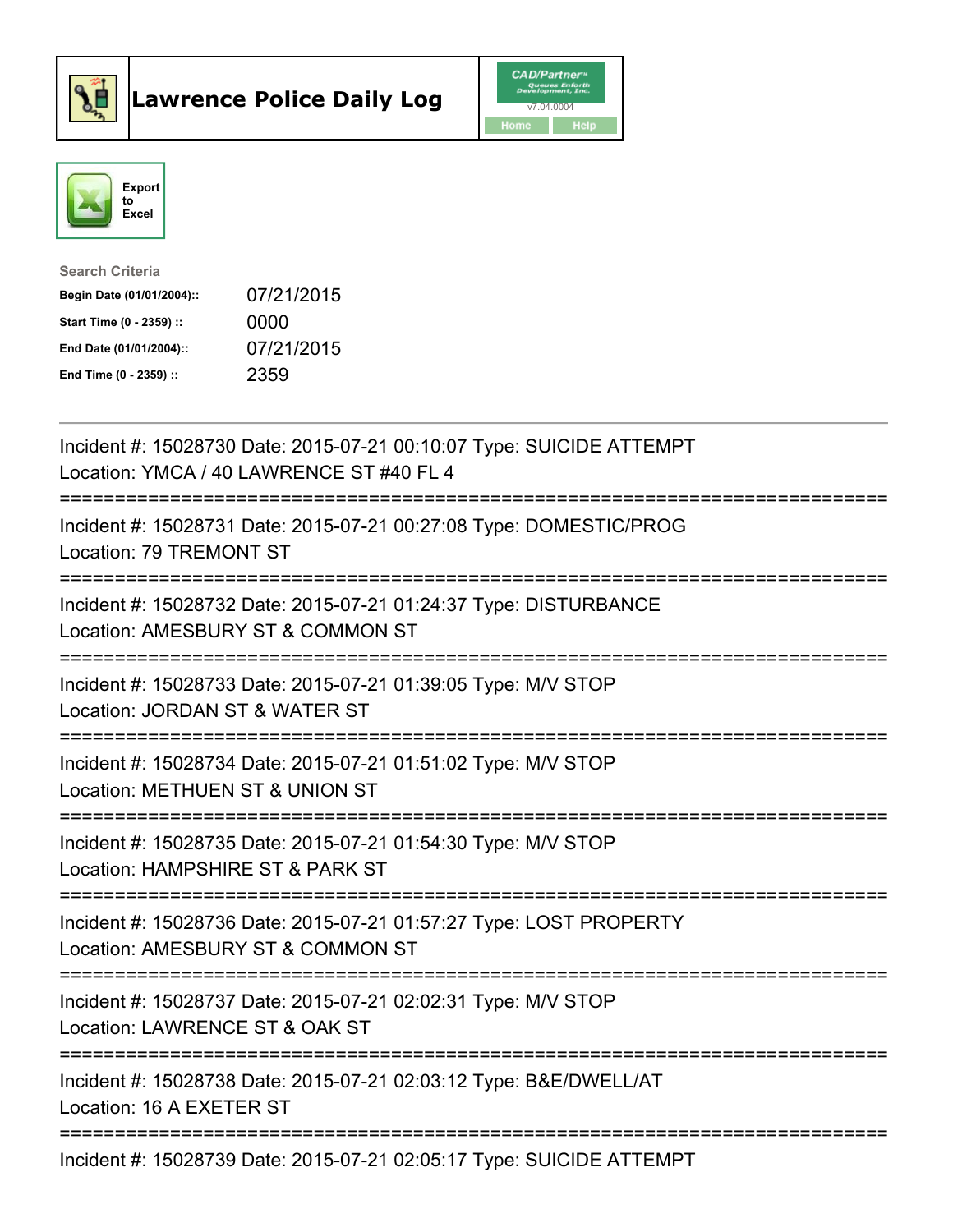Location: BIG N' BEEFY / 415 BROADWAY

=========================================================================== Incident #: 15028740 Date: 2015-07-21 02:22:13 Type: SUS PERS/MV Location: 247 FARNHAM ST =========================================================================== Incident #: 15028741 Date: 2015-07-21 02:41:51 Type: M/V STOP Location: BROADWAY & WATER ST =========================================================================== Incident #: 15028742 Date: 2015-07-21 02:54:26 Type: M/V STOP Location: AMESBURY ST & COMMON ST =========================================================================== Incident #: 15028744 Date: 2015-07-21 03:23:43 Type: SUS PERS/MV Location: 18 BARNARD RD =========================================================================== Incident #: 15028743 Date: 2015-07-21 03:24:22 Type: M/V STOP Location: AMESBURY ST & ESSEX ST =========================================================================== Incident #: 15028745 Date: 2015-07-21 04:30:38 Type: MEDIC SUPPORT Location: 53 BRADFORD ST #10 =========================================================================== Incident #: 15028746 Date: 2015-07-21 04:59:41 Type: AUTO ACC/UNK PI Location: S UNION ST & SALEM ST =========================================================================== Incident #: 15028747 Date: 2015-07-21 05:31:23 Type: DISTURBANCE Location: BROADWAY & ESSEX ST =========================================================================== Incident #: 15028748 Date: 2015-07-21 05:43:12 Type: M/V STOP Location: COMMON ST & HAMPSHIRE ST =========================================================================== Incident #: 15028749 Date: 2015-07-21 06:11:09 Type: M/V STOP Location: AMESBURY ST & COMMON ST =========================================================================== Incident #: 15028750 Date: 2015-07-21 07:04:57 Type: 911 HANG UP Location: 16 ALLSTON ST =========================================================================== Incident #: 15028751 Date: 2015-07-21 07:41:57 Type: ALARM/BURG Location: 136 WEST ST =========================================================================== Incident #: 15028752 Date: 2015-07-21 07:46:14 Type: MAL DAMAGE Location: 12 CYPRESS ST FL 1 =========================================================================== Incident #: 15028753 Date: 2015-07-21 07:47:59 Type: ALARMS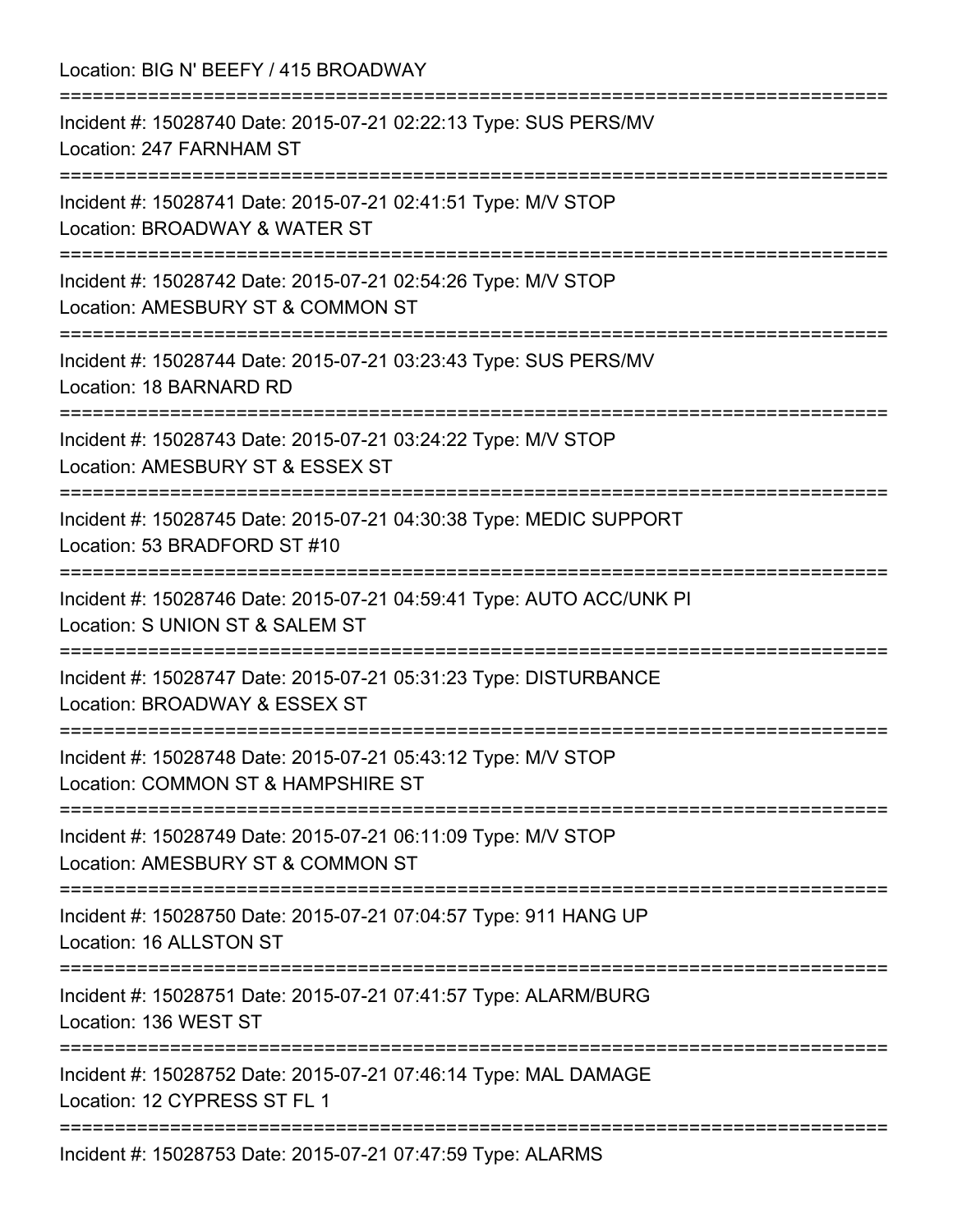=========================================================================== Incident #: 15028754 Date: 2015-07-21 08:02:50 Type: DOMESTIC/PROG Location: 120 SYLVESTER ST =========================================================================== Incident #: 15028755 Date: 2015-07-21 08:04:55 Type: MAL DAMAGE Location: 24 SAVOIE AV =========================================================================== Incident #: 15028756 Date: 2015-07-21 08:33:15 Type: SHOPLIFTING Location: DEMOULAS MARKET / 700 ESSEX ST =========================================================================== Incident #: 15028757 Date: 2015-07-21 08:36:55 Type: INVESTIGATION Location: 90 LOWELL ST =========================================================================== Incident #: 15028758 Date: 2015-07-21 08:52:52 Type: INVEST CONT Location: 207 MARSTON ST =========================================================================== Incident #: 15028759 Date: 2015-07-21 09:05:04 Type: ALARM/BURG Location: 16 LASALLE AV =========================================================================== Incident #: 15028760 Date: 2015-07-21 09:36:52 Type: M/V STOP Location: COMMON ST & UNION ST =========================================================================== Incident #: 15028761 Date: 2015-07-21 09:40:52 Type: DOMESTIC/PROG Location: BROADWAY & WATER ST =========================================================================== Incident #: 15028762 Date: 2015-07-21 09:40:53 Type: MEDIC SUPPORT Location: 24 BOXFORD ST =========================================================================== Incident #: 15028763 Date: 2015-07-21 09:49:38 Type: TRESPASSING Location: 2 APPLETON ST =========================================================================== Incident #: 15028764 Date: 2015-07-21 09:54:11 Type: INVESTIGATION Location: 2 APPLETON ST =========================================================================== Incident #: 15028765 Date: 2015-07-21 09:55:26 Type: 209A/SERVE Location: 21 E HAVERHILL ST =========================================================================== Incident #: 15028766 Date: 2015-07-21 09:56:41 Type: ANIMAL COMPL Location: 85 E HAVERHILL ST =========================================================================== Incident #: 15028767 Date: 2015-07-21 09:58:58 Type: ASSSIT OTHER PD

Location: 12 WELLS ST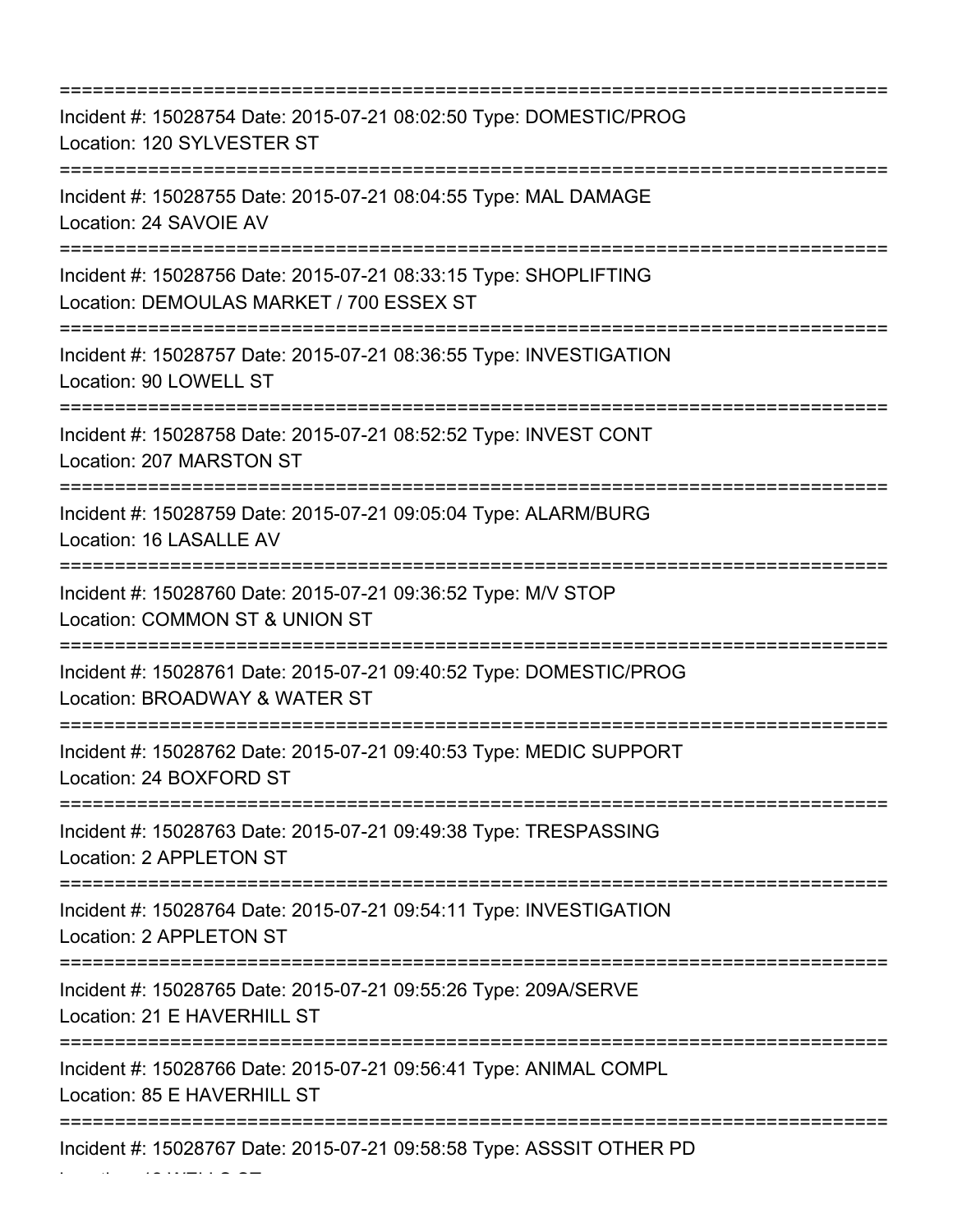| Incident #: 15028768 Date: 2015-07-21 10:19:37 Type: B&E FOLLOW UP<br>Location: 86 SUMMER ST                                |
|-----------------------------------------------------------------------------------------------------------------------------|
| Incident #: 15028769 Date: 2015-07-21 10:23:05 Type: MV/BLOCKING<br>Location: 300 CANAL ST                                  |
| Incident #: 15028770 Date: 2015-07-21 10:23:53 Type: 209A/SERVE<br>Location: 65 NEWBURY ST #2                               |
| Incident #: 15028771 Date: 2015-07-21 10:41:46 Type: 209A/SERVE<br>Location: 12 CHELMSFORD ST                               |
| Incident #: 15028772 Date: 2015-07-21 10:53:27 Type: M/V STOP<br>Location: S UNION ST & WINTHROP AV                         |
| Incident #: 15028773 Date: 2015-07-21 10:55:24 Type: B&E/PAST<br>Location: ESSEX BEAUTY SUPPLY / 449 ESSEX ST               |
| Incident #: 15028774 Date: 2015-07-21 11:04:07 Type: 209A/SERVE<br>Location: 80 BUNKERHILL ST #2                            |
| Incident #: 15028775 Date: 2015-07-21 11:28:27 Type: 209A/SERVE<br>Location: 64 MANCHESTER ST #8<br>======================= |
| Incident #: 15028777 Date: 2015-07-21 11:31:20 Type: ALARM/BURG<br>Location: 104 GREENWOOD ST                               |
| Incident #: 15028776 Date: 2015-07-21 11:31:31 Type: TOW OF M/V<br>Location: BRADFORD ST & HAMPSHIRE ST                     |
| Incident #: 15028778 Date: 2015-07-21 11:43:46 Type: TOW OF M/V<br>Location: APPLETON ST & ESSEX ST                         |
| Incident #: 15028779 Date: 2015-07-21 11:49:51 Type: LARCENY/PAST<br>Location: 105 LOWELL ST                                |
| Incident #: 15028780 Date: 2015-07-21 11:51:27 Type: CK WELL BEING<br>Location: 34 DOYLE ST #LEFT                           |
| Incident #: 15028781 Date: 2015-07-21 12:02:10 Type: 209A/SERVE                                                             |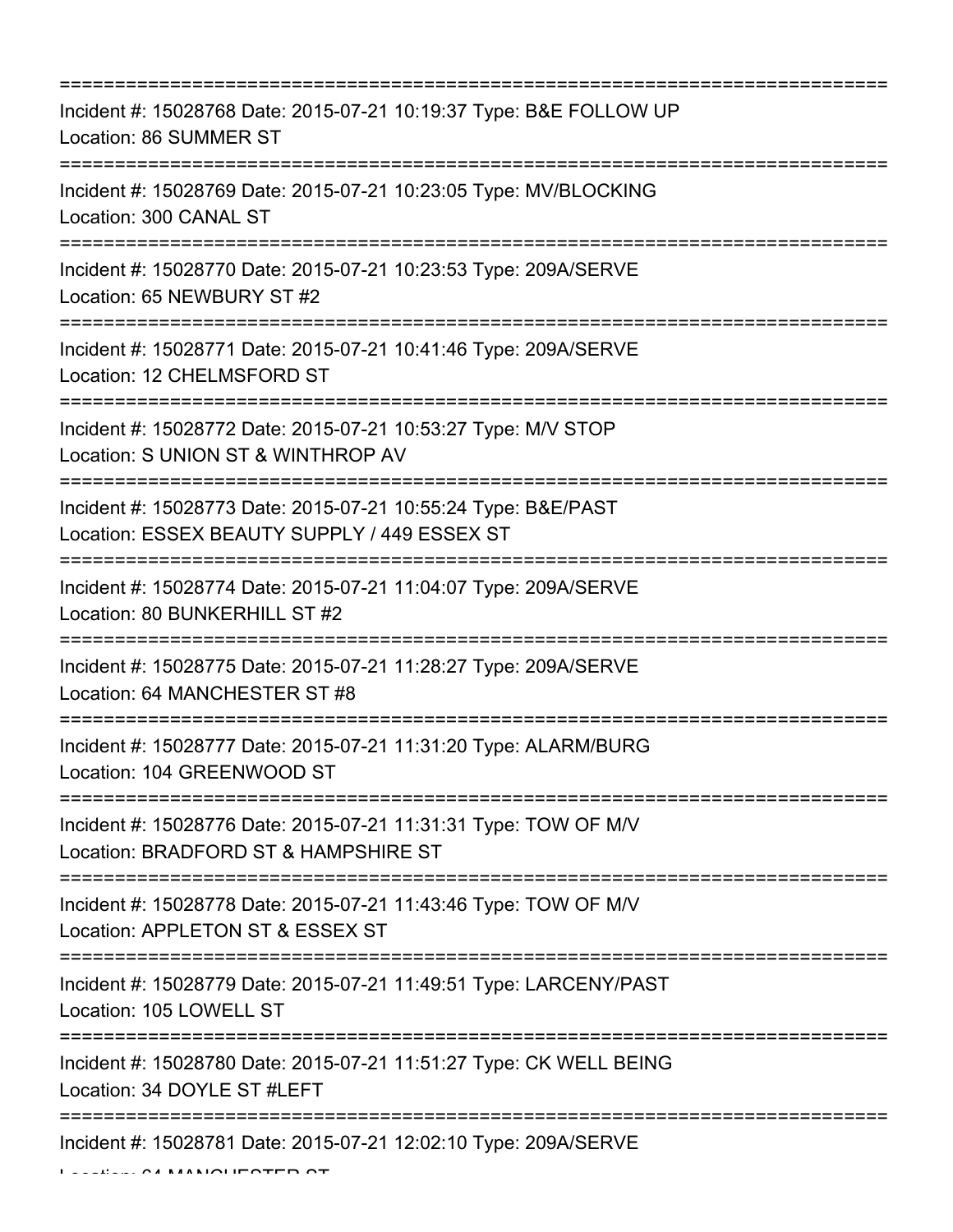| ;================================                                                                                                                                 |
|-------------------------------------------------------------------------------------------------------------------------------------------------------------------|
| Incident #: 15028782 Date: 2015-07-21 12:39:46 Type: AUTO ACC/NO PI<br>Location: COMMON ST & LAWRENCE ST<br>:======================                               |
| Incident #: 15028783 Date: 2015-07-21 12:43:51 Type: A&B PAST<br>Location: 80 BODWELL ST                                                                          |
| Incident #: 15028784 Date: 2015-07-21 12:47:57 Type: THREATS<br>Location: 2 APPLETON ST<br>=============================<br>=================================     |
| Incident #: 15028785 Date: 2015-07-21 13:06:47 Type: MAL DAMAGE<br>Location: 71 AMHERST ST                                                                        |
| Incident #: 15028786 Date: 2015-07-21 13:09:19 Type: SUS PERS/MV<br>Location: BENNINGTON ST & ERVING AV                                                           |
| Incident #: 15028787 Date: 2015-07-21 13:15:17 Type: SUS PERS/MV<br><b>Location: PEMBERTON PARK</b>                                                               |
| Incident #: 15028788 Date: 2015-07-21 13:23:22 Type: MEDIC SUPPORT<br>Location: 265 LOWELL ST<br>:===================================                             |
| Incident #: 15028789 Date: 2015-07-21 13:30:39 Type: B&E/MV/PAST<br>Location: SWIMMING POOL CENTER / 670 S UNION ST                                               |
| Incident #: 15028790 Date: 2015-07-21 13:34:05 Type: INVESTIGATION<br>Location: 204 ABBOTT ST #2<br>======================================<br>=================== |
| Incident #: 15028791 Date: 2015-07-21 13:39:49 Type: WARRANT SERVE<br>Location: BROADWAY & CEDAR ST                                                               |
| Incident #: 15028792 Date: 2015-07-21 13:46:54 Type: DOMESTIC/PROG<br>Location: 31 RIDGE RD FL 2ND                                                                |
| Incident #: 15028793 Date: 2015-07-21 13:56:21 Type: MAL DAMAGE<br>Location: BOAT HOUSE / 1 EATON ST                                                              |
| Incident #: 15028794 Date: 2015-07-21 13:57:41 Type: SUS PERS/MV<br>Location: 107 GARDEN ST                                                                       |
| Incident #: 15028795 Date: 2015-07-21 14:07:02 Type: INVESTIGATION                                                                                                |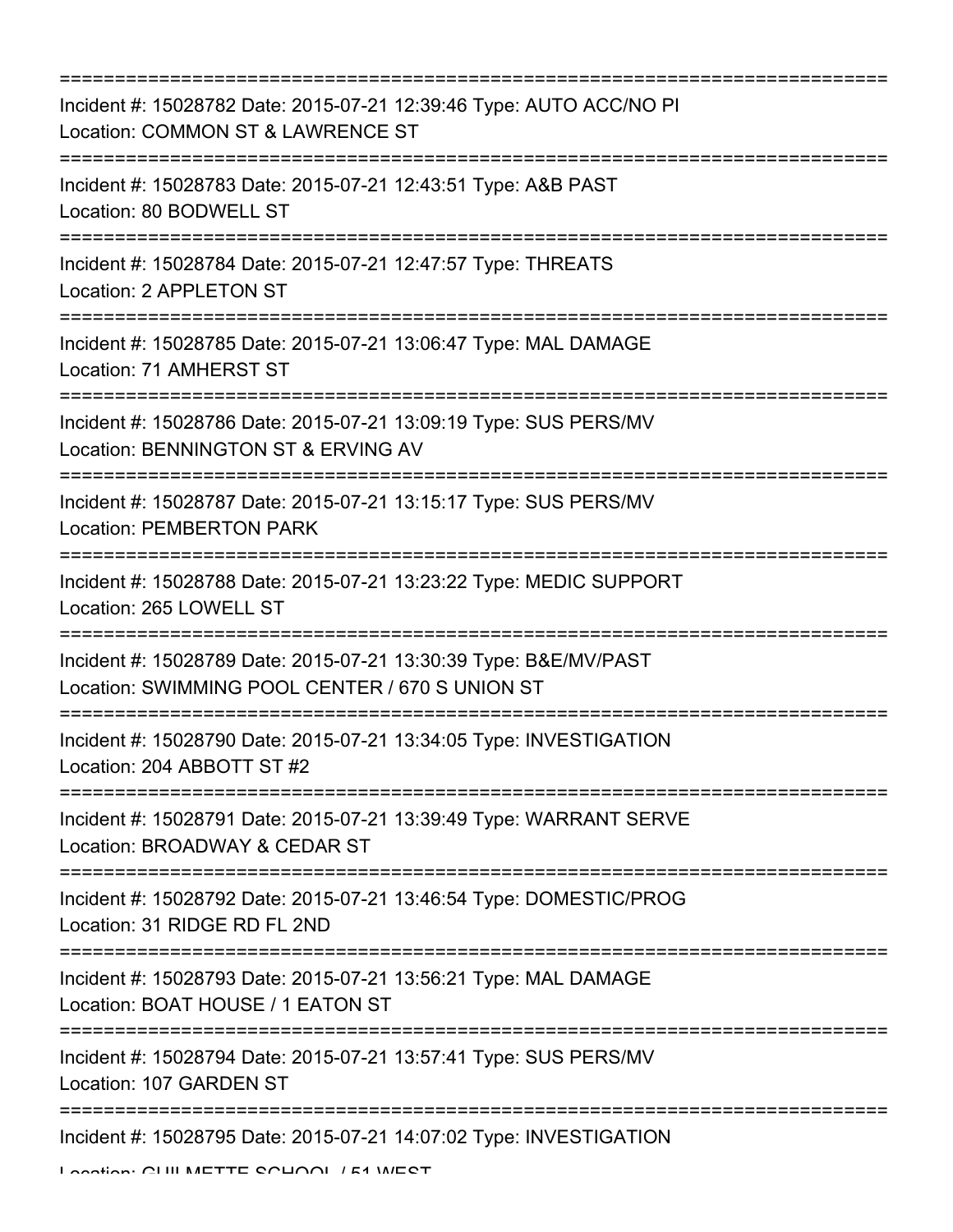| Incident #: 15028796 Date: 2015-07-21 14:07:21 Type: MAN DOWN<br>Location: DAISY ST & SPRUCE ST                                           |
|-------------------------------------------------------------------------------------------------------------------------------------------|
| Incident #: 15028797 Date: 2015-07-21 14:20:37 Type: DISTURBANCE<br>Location: 202 LAWRENCE ST                                             |
| Incident #: 15028798 Date: 2015-07-21 14:20:49 Type: DOMESTIC/PROG<br>Location: 31 RIDGE RD<br>:===================================       |
| =====================================<br>Incident #: 15028799 Date: 2015-07-21 14:56:58 Type: M/V STOP<br>Location: FERRY ST & LINEHAN ST |
| Incident #: 15028800 Date: 2015-07-21 14:59:48 Type: DRUG VIO<br>Location: EXETER ST & PHILLIPS ST                                        |
| Incident #: 15028801 Date: 2015-07-21 15:08:55 Type: MAL DAMAGE<br>Location: 108 CROSS ST                                                 |
| Incident #: 15028802 Date: 2015-07-21 15:18:03 Type: SUS PERS/MV<br>Location: BRADFORD ST & BROADWAY                                      |
| Incident #: 15028803 Date: 2015-07-21 15:24:52 Type: TENANT PROB<br>Location: 435 BROADWAY #1 FL 2                                        |
| Incident #: 15028804 Date: 2015-07-21 15:36:42 Type: INVESTIGATION<br>Location: BROADWAY LIQUORS / 434 BROADWAY                           |
| Incident #: 15028805 Date: 2015-07-21 15:52:28 Type: AUTO ACC/NO PI<br>Location: MERRIMACK ST & S BROADWAY                                |
| Incident #: 15028806 Date: 2015-07-21 15:53:48 Type: SUS PERS/MV<br>Location: MARKET ST & S UNION ST                                      |
| Incident #: 15028807 Date: 2015-07-21 15:59:51 Type: SUS PERS/MV<br>Location: 12 BARNARD RD                                               |
| Incident #: 15028808 Date: 2015-07-21 16:03:17 Type: MAL DAMAGE<br>Location: 216 ABBOTT ST                                                |
| Incident #: 15028809 Date: 2015-07-21 16:07:45 Type: GENERAL SERV<br>Location: E HAVERHILL ST & HIGH ST                                   |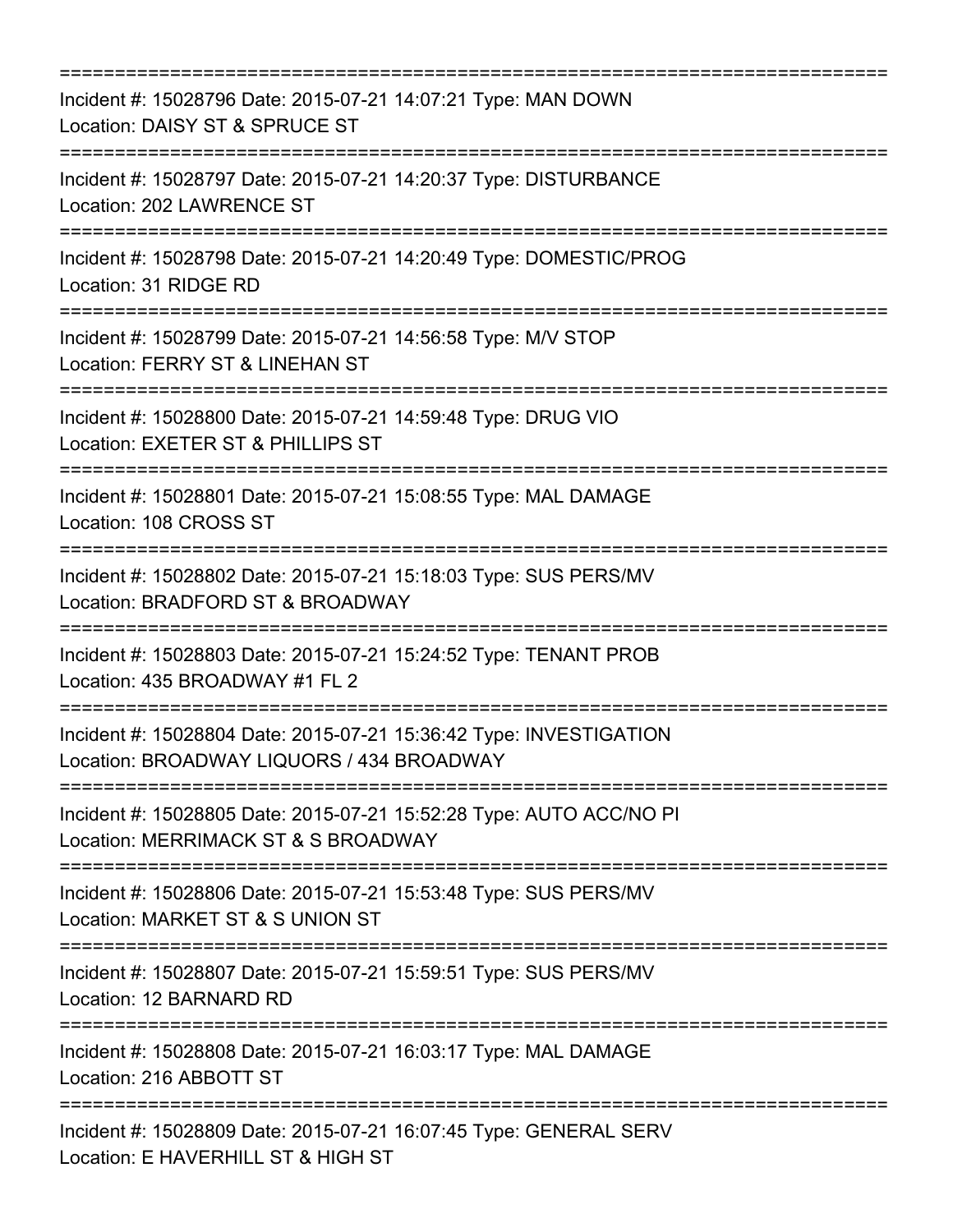Incident #: 15028810 Date: 2015-07-21 16:14:40 Type: MEDIC SUPPORT Location: 31 JACKSON ST #1B =========================================================================== Incident #: 15028811 Date: 2015-07-21 16:28:17 Type: ALARM/BURG Location: LAWRENCE HISPANIC CHURCH / 54 SALEM ST =========================================================================== Incident #: 15028812 Date: 2015-07-21 16:35:01 Type: RECOV/STOL/MV Location: 93 OSGOOD ST =========================================================================== Incident #: 15028813 Date: 2015-07-21 16:50:09 Type: SUS PERS/MV Location: 50 BROADWAY =========================================================================== Incident #: 15028814 Date: 2015-07-21 17:13:48 Type: VIO 209A Location: BROOK STREET PARK CALLBOX / 67 BROOK ST =========================================================================== Incident #: 15028815 Date: 2015-07-21 17:14:53 Type: RECOV/STOL/MV Location: 193 BAILEY ST =========================================================================== Incident #: 15028816 Date: 2015-07-21 17:17:44 Type: MV/BLOCKING Location: 91 MYRTLE ST =========================================================================== Incident #: 15028817 Date: 2015-07-21 17:26:45 Type: CK WELL BEING Location: MERRIMACK VALLEY CREDIT UNION / 500 MERRIMACK ST =========================================================================== Incident #: 15028818 Date: 2015-07-21 17:31:19 Type: SUS PERS/MV Location: 11 DIAMOND ST =========================================================================== Incident #: 15028819 Date: 2015-07-21 17:39:43 Type: ALARM/BURG Location: 258 E HAVERHILL ST =========================================================================== Incident #: 15028822 Date: 2015-07-21 17:42:09 Type: WARRANT SERVE Location: LAWRENCE GENERAL HOSPITAL / 1 GENERAL ST =========================================================================== Incident #: 15028820 Date: 2015-07-21 17:43:22 Type: 209A/SERVE Location: 277 MERRIMACK ST #2 =========================================================================== Incident #: 15028821 Date: 2015-07-21 17:45:57 Type: 209A/SERVE Location: 277 MERRIMACK ST =============================== Incident #: 15028823 Date: 2015-07-21 17:52:04 Type: SUS PERS/MV Location: ALEX'S PIZZA / 311 E HAVERHILL ST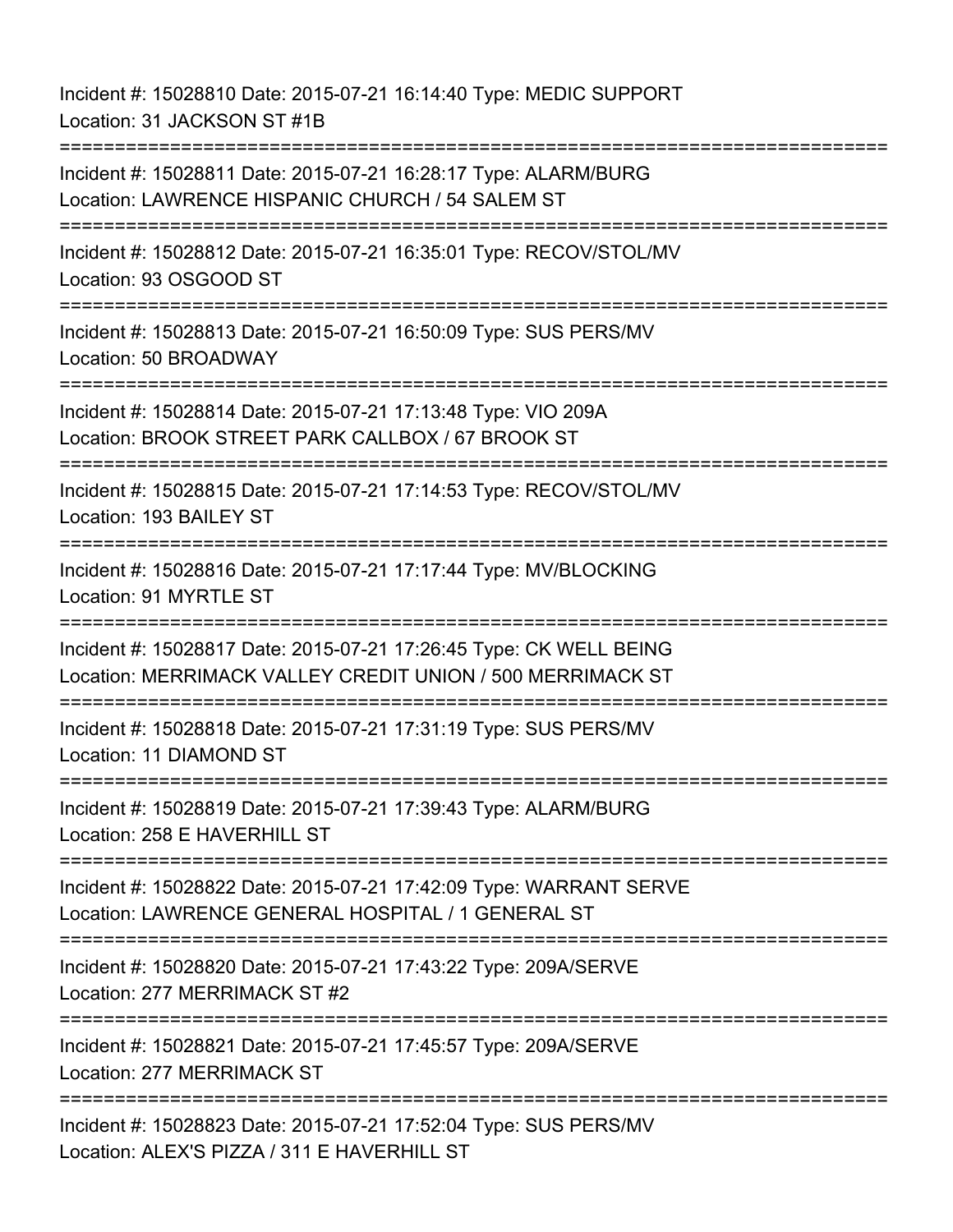Incident #: 15028824 Date: 2015-07-21 17:53:59 Type: ANIMAL COMPL Location: 16 WOODLAND CT =========================================================================== Incident #: 15028825 Date: 2015-07-21 18:04:51 Type: MAL DAMAGE Location: 85 GREENFIELD ST =========================================================================== Incident #: 15028826 Date: 2015-07-21 18:10:47 Type: SHOTS FIRED Location: 40 LAWRENCE ST =========================================================================== Incident #: 15028827 Date: 2015-07-21 18:24:13 Type: ALARM/BURG Location: 43 HAMLET ST =========================================================================== Incident #: 15028828 Date: 2015-07-21 18:25:36 Type: M/V STOP Location: ESSEX ST & FRANKLIN ST =========================================================================== Incident #: 15028829 Date: 2015-07-21 18:30:01 Type: SPECIAL CHECK Location: 83 CAMBRIDGE ST =========================================================================== Incident #: 15028830 Date: 2015-07-21 18:30:59 Type: SPECIAL CHECK Location: LEXINGTON ST & PARK ST =========================================================================== Incident #: 15028831 Date: 2015-07-21 18:32:39 Type: DRUG VIO Location: HAFFNERS GAS STATION / 194 S BROADWAY =========================================================================== Incident #: 15028832 Date: 2015-07-21 18:35:37 Type: DOMESTIC/PROG Location: 204 S UNION ST #3R =========================================================================== Incident #: 15028833 Date: 2015-07-21 18:43:00 Type: M/V STOP Location: BAILEY ST & S UNION ST =========================================================================== Incident #: 15028834 Date: 2015-07-21 18:46:08 Type: M/V STOP Location: 425 MARKET ST =========================================================================== Incident #: 15028835 Date: 2015-07-21 18:46:21 Type: M/V STOP Location: 25 MARKET ST =========================================================================== Incident #: 15028836 Date: 2015-07-21 18:48:52 Type: M/V STOP Location: BAY STATE RD =========================================================================== Incident #: 15028837 Date: 2015-07-21 18:50:54 Type: M/V STOP Location: HAVERHILL ST & JACKSON ST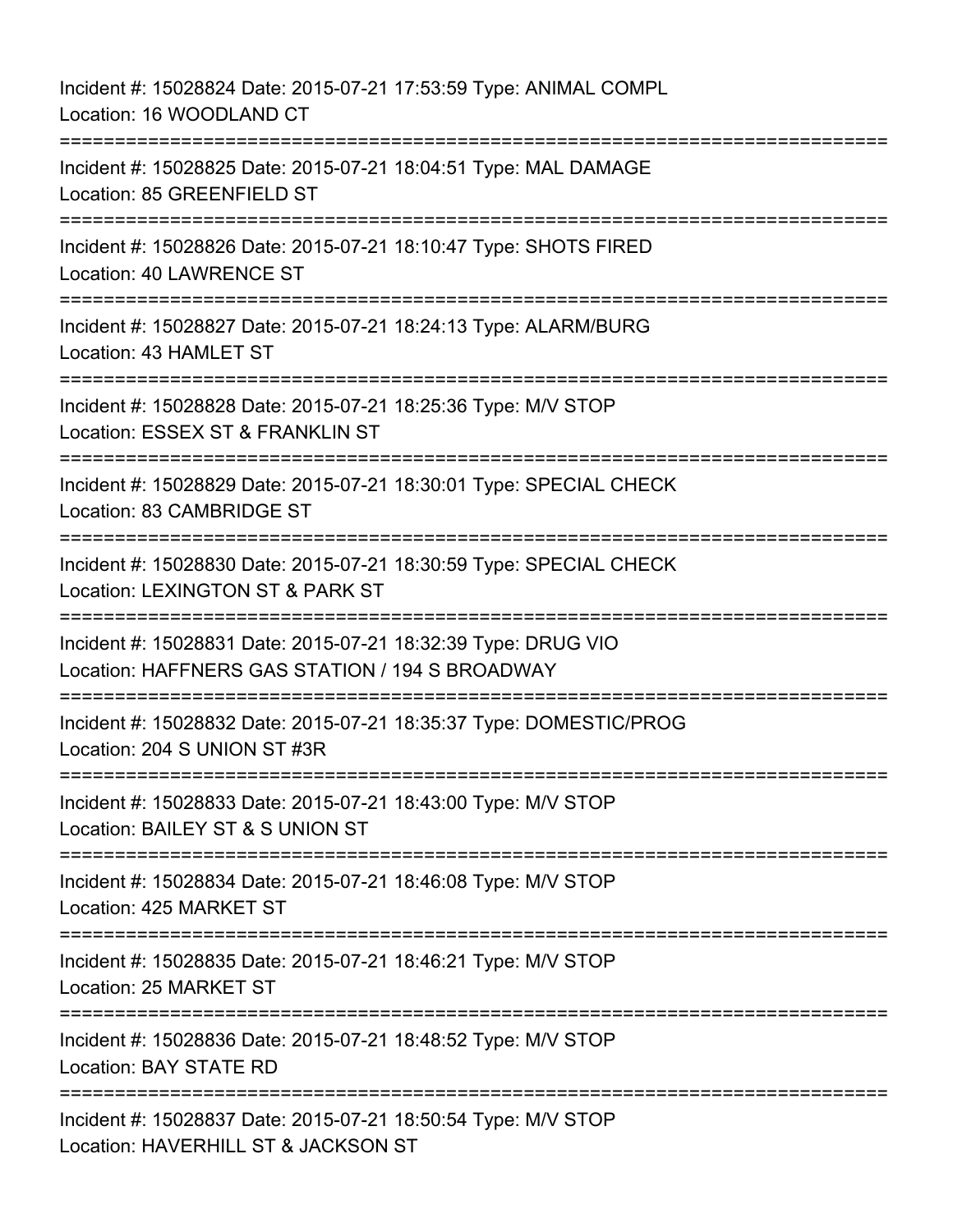Incident #: 15028838 Date: 2015-07-21 18:56:51 Type: DISTURBANCE Location: ESSEX ST & GREENWOOD ST =========================================================================== Incident #: 15028839 Date: 2015-07-21 19:00:47 Type: HIT & RUN M/V Location: 10 WILMOT ST =========================================================================== Incident #: 15028840 Date: 2015-07-21 19:06:44 Type: M/V STOP Location: COMMON ST & NEWBURY ST =========================================================================== Incident #: 15028841 Date: 2015-07-21 19:10:48 Type: ALARM/BURG Location: 112 CROSS ST =========================================================================== Incident #: 15028842 Date: 2015-07-21 19:15:22 Type: SELECTIVE ENF Location: BROADWAY & LOWELL ST =========================================================================== Incident #: 15028843 Date: 2015-07-21 19:16:20 Type: M/V STOP Location: FERRY & E PLEASANT =========================================================================== Incident #: 15028845 Date: 2015-07-21 19:21:36 Type: MAN DOWN Location: SALVETORS / 354 MERRIMACK ST =========================================================================== Incident #: 15028844 Date: 2015-07-21 19:22:05 Type: SUS PERS/MV Location: 24 BOEHM ST FL 2 =========================================================================== Incident #: 15028846 Date: 2015-07-21 19:46:29 Type: MEDIC SUPPORT Location: 490 HAMPSHIRE ST #507 =========================================================================== Incident #: 15028847 Date: 2015-07-21 19:51:03 Type: FIRE Location: FARNHAM ST & S UNION ST =========================================================================== Incident #: 15028848 Date: 2015-07-21 19:51:44 Type: DISTURBANCE Location: 50 HIGH ST =========================================================================== Incident #: 15028849 Date: 2015-07-21 20:03:54 Type: RECOV/STOL/MV Location: 93 OSGOOD ST =========================================================================== Incident #: 15028850 Date: 2015-07-21 20:09:58 Type: ALARM OF FIRE Location: ABBOTT ST & PARKER ST =========================================================================== Incident #: 15028851 Date: 2015-07-21 20:11:18 Type: UNKNOWN PROB Location: NEWTON ST & SALEM ST

===========================================================================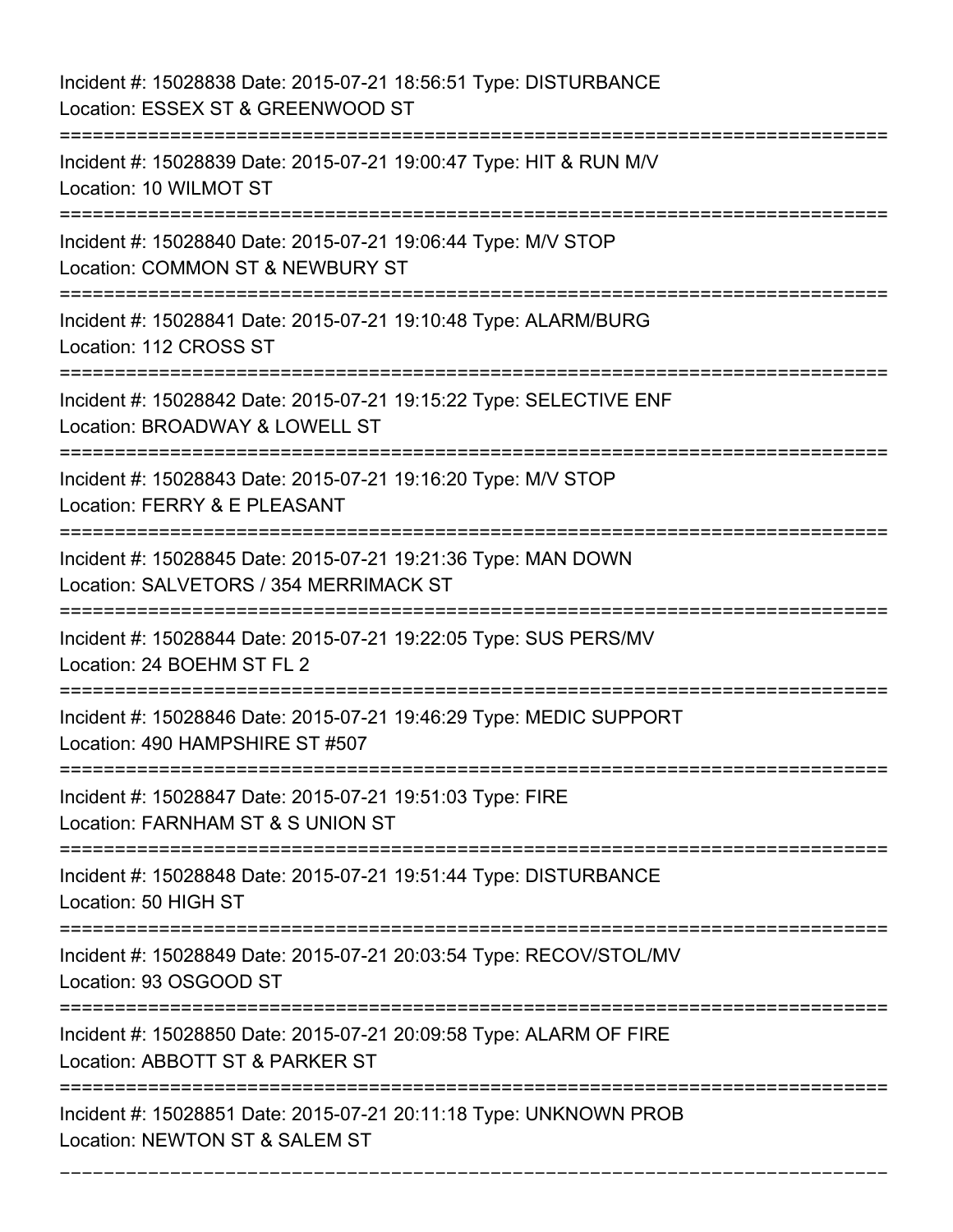| Incident #: 15028852 Date: 2015-07-21 20:22:38 Type: KEEP PEACE<br>Location: 119 WOODLAND ST                                    |
|---------------------------------------------------------------------------------------------------------------------------------|
| Incident #: 15028853 Date: 2015-07-21 20:35:41 Type: UNKNOWN PROB<br>Location: 332 SALEM ST                                     |
| Incident #: 15028854 Date: 2015-07-21 20:57:03 Type: WARRANT SERVE<br>Location: 1 GENERAL ST                                    |
| Incident #: 15028855 Date: 2015-07-21 21:01:05 Type: M/V STOP<br>Location: BROADWAY & LOWELL ST<br>===========================  |
| Incident #: 15028856 Date: 2015-07-21 21:01:44 Type: M/V STOP<br>Location: BROADWAY & LOWELL ST                                 |
| Incident #: 15028857 Date: 2015-07-21 21:02:17 Type: M/V STOP<br>Location: BROADWAY & LOWELL ST<br>===================          |
| Incident #: 15028858 Date: 2015-07-21 21:09:26 Type: ALARM/BURG<br>Location: 122 BUNKERHILL ST #1<br>:========================= |
| Incident #: 15028859 Date: 2015-07-21 21:09:45 Type: SELECTIVE ENF<br>Location: BROADWAY & LOWELL ST                            |
| Incident #: 15028860 Date: 2015-07-21 21:11:02 Type: PROSTITUTION<br>Location: MANCHESTER ST & WASHINGTON ST                    |
| Incident #: 15028861 Date: 2015-07-21 21:28:22 Type: M/V STOP<br>Location: AMESBURY ST & ESSEX ST                               |
| Incident #: 15028862 Date: 2015-07-21 21:32:26 Type: UNKNOWN PROB<br>Location: 305 PROSPECT ST                                  |
| Incident #: 15028863 Date: 2015-07-21 22:02:35 Type: SUS PERS/MV<br>Location: LAWRENCE MEAT COMPANY / 264 LOWELL ST             |
| Incident #: 15028864 Date: 2015-07-21 22:09:26 Type: FIGHT<br>Location: 185 CRAWFORD ST                                         |
| Incident #: 15028865 Date: 2015-07-21 22:13:56 Type: NOTIFICATION<br>Location: 168 JACKSON ST #3                                |
|                                                                                                                                 |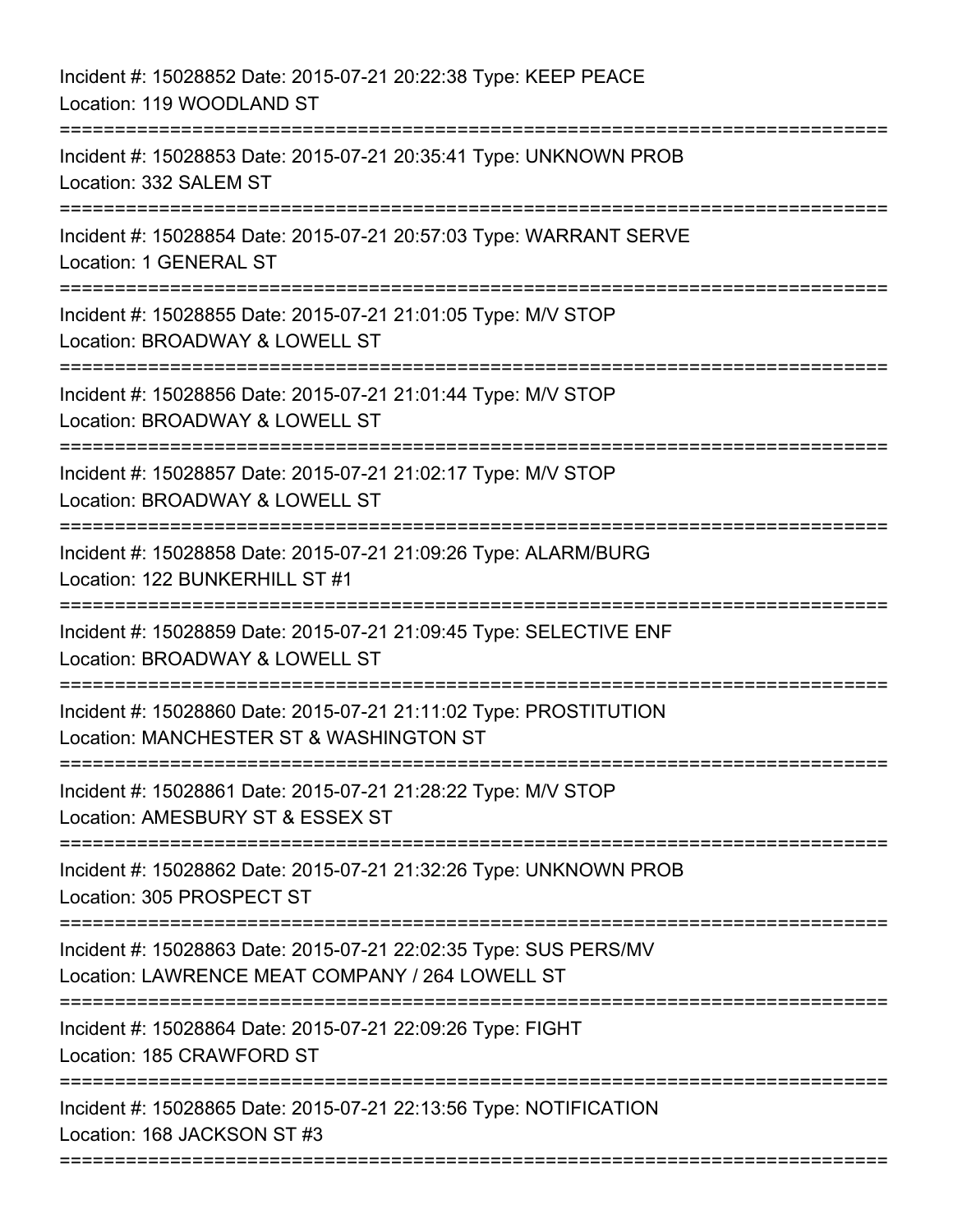| Incident #: 15028866 Date: 2015-07-21 22:18:32 Type: MEDIC SUPPORT<br>Location: 54 MARGIN ST FL 2                           |
|-----------------------------------------------------------------------------------------------------------------------------|
| Incident #: 15028867 Date: 2015-07-21 22:19:44 Type: M/V STOP<br>Location: 425 MARKET ST                                    |
| Incident #: 15028868 Date: 2015-07-21 22:22:45 Type: COURT DOC SERVE<br>Location: 222 ESSEX ST #304                         |
| Incident #: 15028869 Date: 2015-07-21 22:25:45 Type: M/V STOP<br>Location: 50 S BROADWAY                                    |
| Incident #: 15028870 Date: 2015-07-21 22:30:32 Type: M/V STOP<br>Location: ANDOVER ST & S BROADWAY<br>===================== |
| Incident #: 15028871 Date: 2015-07-21 22:31:35 Type: M/V STOP<br>Location: 205 BROADWAY                                     |
| Incident #: 15028872 Date: 2015-07-21 22:34:05 Type: DOMESTIC/PAST<br>Location: 99 TREMONT ST                               |
| Incident #: 15028873 Date: 2015-07-21 22:41:00 Type: DOMESTIC/PROG<br>Location: 62 FLORENCE AV FL 1                         |
| Incident #: 15028875 Date: 2015-07-21 22:49:50 Type: DISTURBANCE<br>Location: ANDOVER ST & PARKER ST                        |
| Incident #: 15028874 Date: 2015-07-21 22:50:10 Type: M/V STOP<br>Location: BROADWAY & HAVERHILL ST                          |
| Incident #: 15028876 Date: 2015-07-21 22:54:53 Type: SUS PERS/MV<br>Location: BROOK ST                                      |
| Incident #: 15028877 Date: 2015-07-21 22:59:45 Type: WARRANT SERVE<br>Location: 19 HUDSON AV #2                             |
| Incident #: 15028878 Date: 2015-07-21 23:04:55 Type: M/V STOP<br>Location: HAVERHILL ST & JACKSON ST                        |
| Incident #: 15028879 Date: 2015-07-21 23:13:52 Type: M/V STOP<br>Location: GENERAL ST & UNION ST                            |